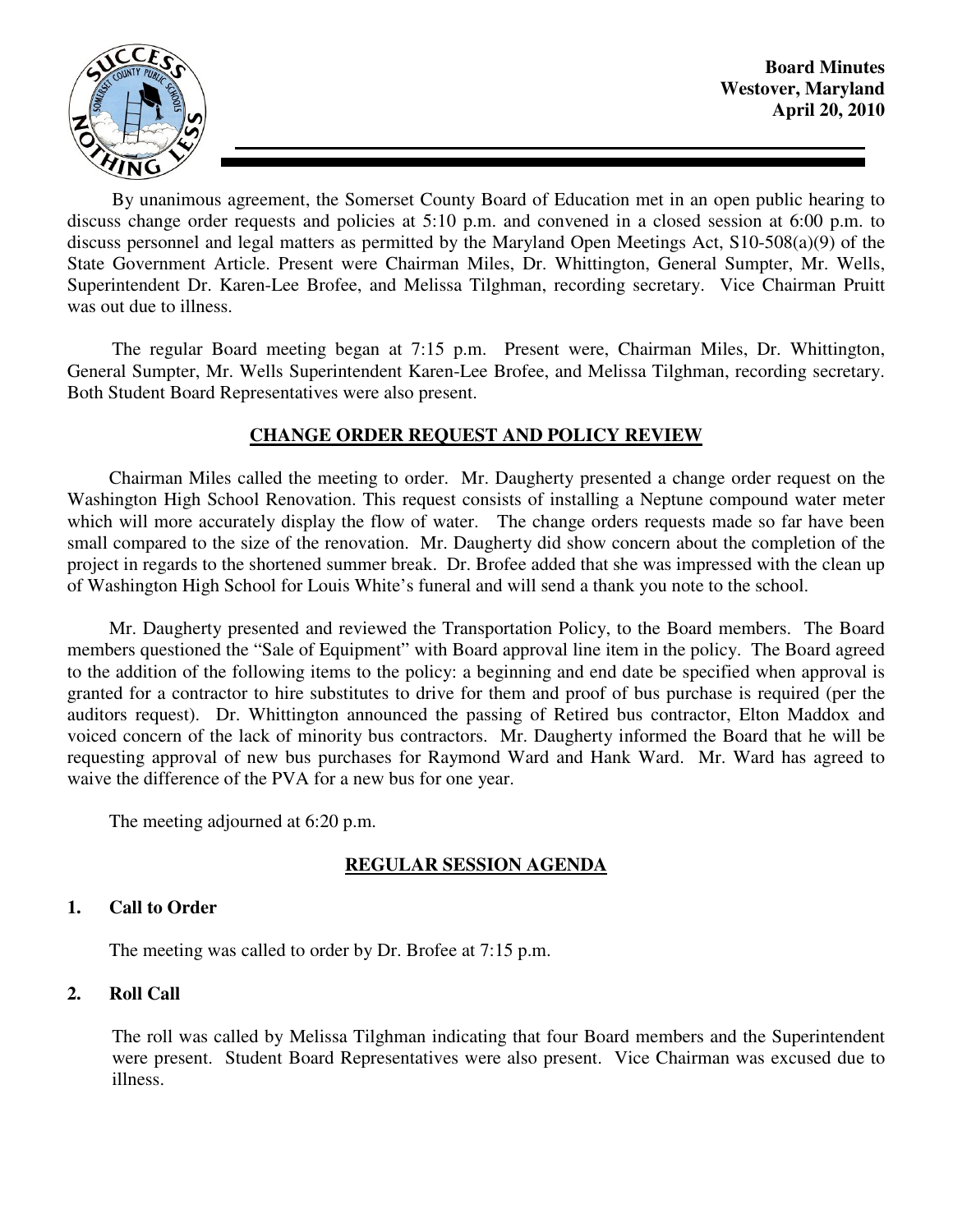## **3. Declaration of Quorum**

It was declared that a quorum was present.

## **4. Pledge of Allegiance**

Chairman Miles led the Board in the Pledge of Allegiance.

## **5. Approval of Minutes**

A motion was called for by Chairman Miles, moved by Mr. Wells and seconded by General Sumpter to approve the minutes of March 16, 2010. The motion was carried unanimously. The minutes for March 30, 2010 and April 13, 2010 will be approved at the next Board meeting.

## **6. Adoption of Agenda**

 It was moved by Dr. Whittington, seconded by General Sumpter, and passed to adopt the amended agenda. The vote was unanimous.

## **7. Student Board Members' Activities Report**

Student Board members presented their reports and were thanked by the Board. Mr. Cavins was congratulated by the Board for his acceptance to West Point Military School.

#### **8. Deal Island School**

 Ms. Linamen presented the Deal Island School report to the Board. There were several American Legion Essay winners. The first place winner was the daughter of Board member, Robert Wells. She was allowed to read her poem and was thanked by the rest of the Board for a job well done. Ms. Linamen also announced that DIS had received a \$2,200 community grant. The students are doing well and to add a little more encouragement in helping student achieve, students are awarded with quarterly incentives.

## **9. Maryland History Project Report – Aimee Kaniper**

Mr. Kaniper introduced the students involved in the completion of the Maryland History Project. Students did research at home and at school. Several students spoke to the board regarding their projects. Three groups of students are advancing to the State competition. The student were thanked by the Board members.

#### **10. Skills USA Finalist**

Mr. Webster introduced Carpentry instructor, William Laird. Mr. Laird had a student elected to the State Parliamentarian of the Maryland USA Skills Club. The student was thanked by the Board members for all her hard work.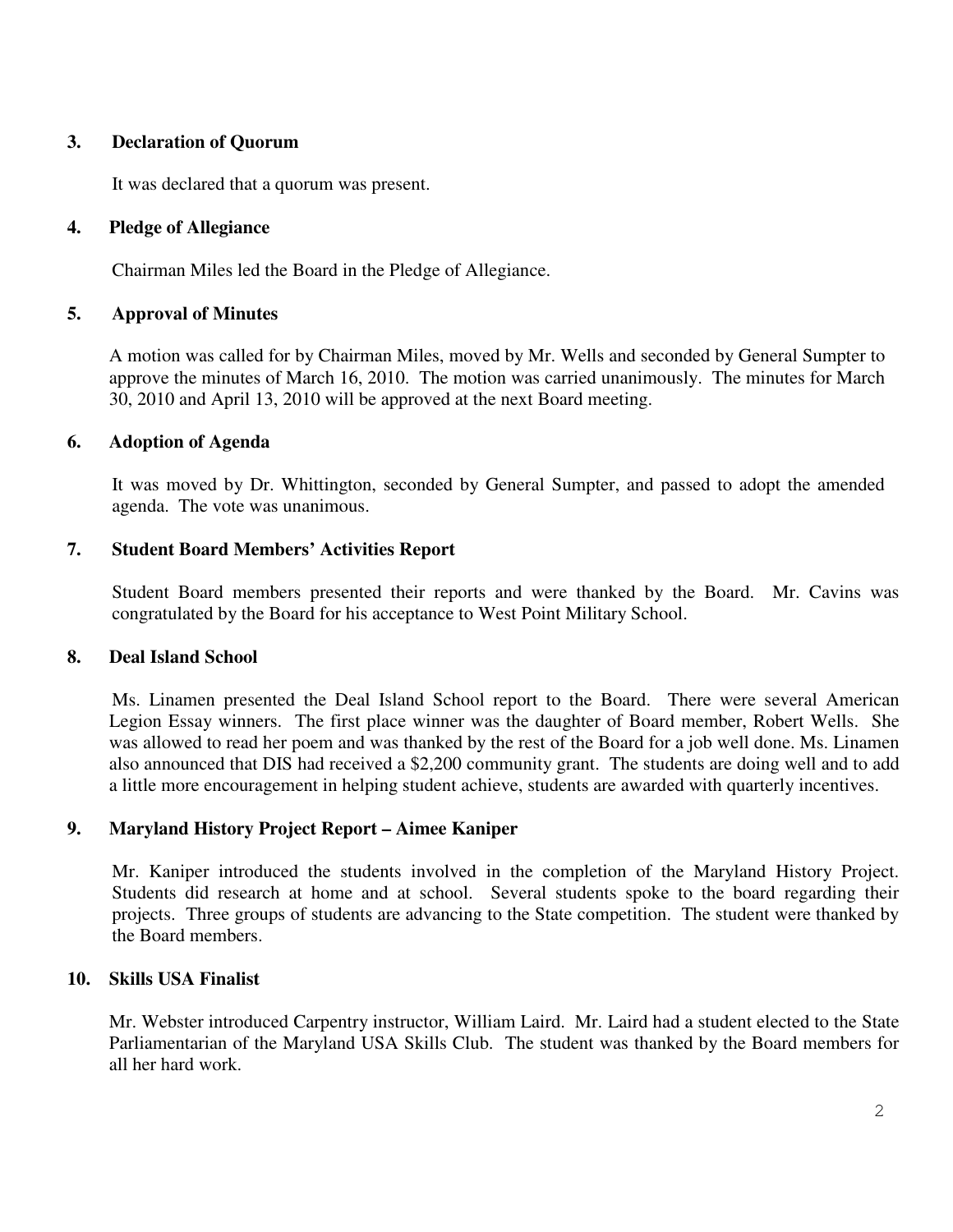## **11. Volunteer Recognition**

Ms. Scott and Ms. Nelson presented several volunteers with awards to thank them for all their help within the schools. Each principal presented the volunteers with their award and gift. Those volunteers recognized were Debra Pratte, Jackie Preston, Paula Todd, and Wayne Muir. The Board thanked them for all their energy and time spent in helping the students of Somerset County.

### **12. Public Participation**

There was no public participation.

## **A. Policies**

It was moved by General Sumpter, seconded by Mr. Wells and passed to approve Policy 500-28, Home and Hospital Instruction. The vote was unanimous.

A motion was called for by Chairman Miles, moved by Dr. Whittington, seconded by Mr. Wells and passed to approve the tabling of Policy #500-20, Athletic Policy. The vote was carried unanimously.

## **B. Human Resources**

## **Approval of Job Descriptions**

It was moved by General Sumpter, seconded by Dr. Whittington and passed to approve the revised School Nurse I, Administrative Office Associate I – Student Services, and the External Diploma Coordinator job descriptions. The vote was unanimous.

## **C. Facilities**

#### **Change Order Requests**

It was moved by Dr. Whittington, seconded by General Sumpter, and passed to approve Mr. Daugherty's request to install Neptune compound water meter which will more accurately display the flow of water. The cost of this change order is \$4,017.10. The vote is unanimous.

## **D. FY2011 Proposed Budget Update**

Dr. Brofee presented the Board with an update of the FY2011 Budget. There has been a \$591,000 savings on electricity in which she would like to address the various requests by the schools. General Sumpter made a motion to wait on making any decisions on recommended considerations. All Board members agreed. The Board also agreed to wait on stabilization funding before making any considerations for cultural and diversity provision funding.

#### **E. Board Retreat: Mission and Norms**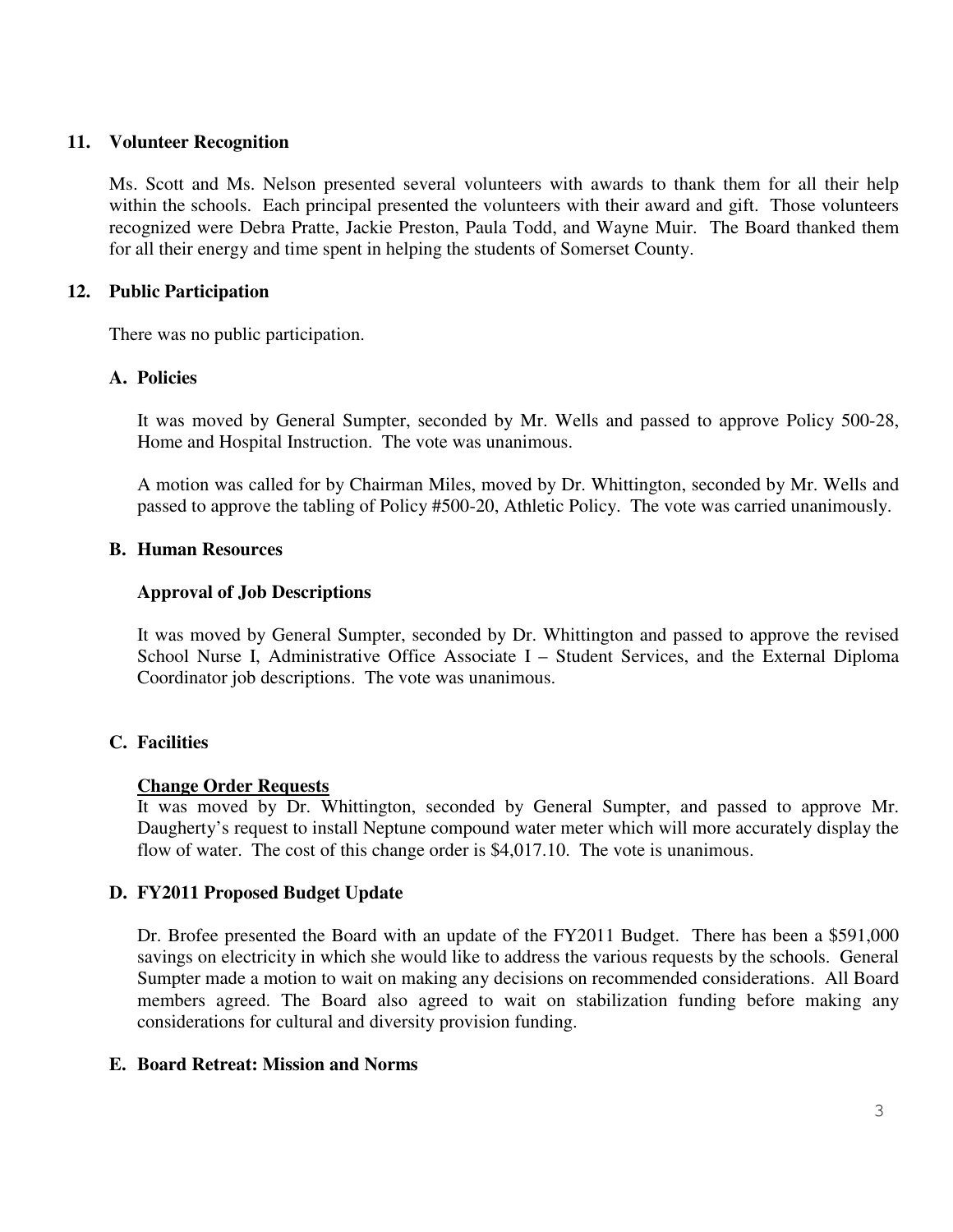All five Board members participated in the Board Retreat. It was moved by General Sumpter, seconded by Dr. Whittington and passed to approve Dr. Brofee request to adopt the Mission and Norms Policy as long as it is aligned with the existing goals and policy of the central office. The vote was unanimous.

It was moved by General Sumpter, seconded by Dr. Whittington and passed to approve the listing of the Mission and Norms policy in various communications, school policies, and parent distributions. The vote was unanimous.

#### **13. New Business**

#### **A. Finance**

## **Monthly Finance Report**

Ms. Miller presented the Monthly Finance report to Board. The Board members thanked her for the report. The Board also questioned the textbook funding balance and requested that another category be added to the budget report to distinguish the textbook balance.

## **Food Service Report**

Ms. Miller presented the Food Service report to the Board. The Board expressed concern about the current deficit. Mr. Wells requested a breakdown per school of the budget. Ms. Miller informed the Board that the deficit of the food service budget will likely increase by the next Board meeting. Chairman Miles questioned the vendor bidding practices.

#### **B. Instruction**

## **HSA Report**

Mr. Bloodsworth presented an update on the HSA Bridge Projects. To date 16 students have to complete projects before they can graduate. Four have three or more projects to complete and twelve students have less than three projects to complete. The number of projects that need to be completed depends how the student's HSA score. General Sumpter requested a complete report on the HSA projects.

## **Race to Top Participation**

Dr. Brofee requested the Board's approval to sign the "Race to Top" MOU. The Superintendent informed the Board that Nancy Grasmick's 3rd level reform includes the stipulation contained in the Race to Top Participation. The grant will require that teachers and principals be held accountable for student achievement, making sure teachers are highly qualified and that those highly qualified teachers get tenure, revision of evaluation tools, use data to keep track of student performance. If we do not participate in "Race to Top" we will not get any funding from the Federal Government, but will have to comply with the new State standards.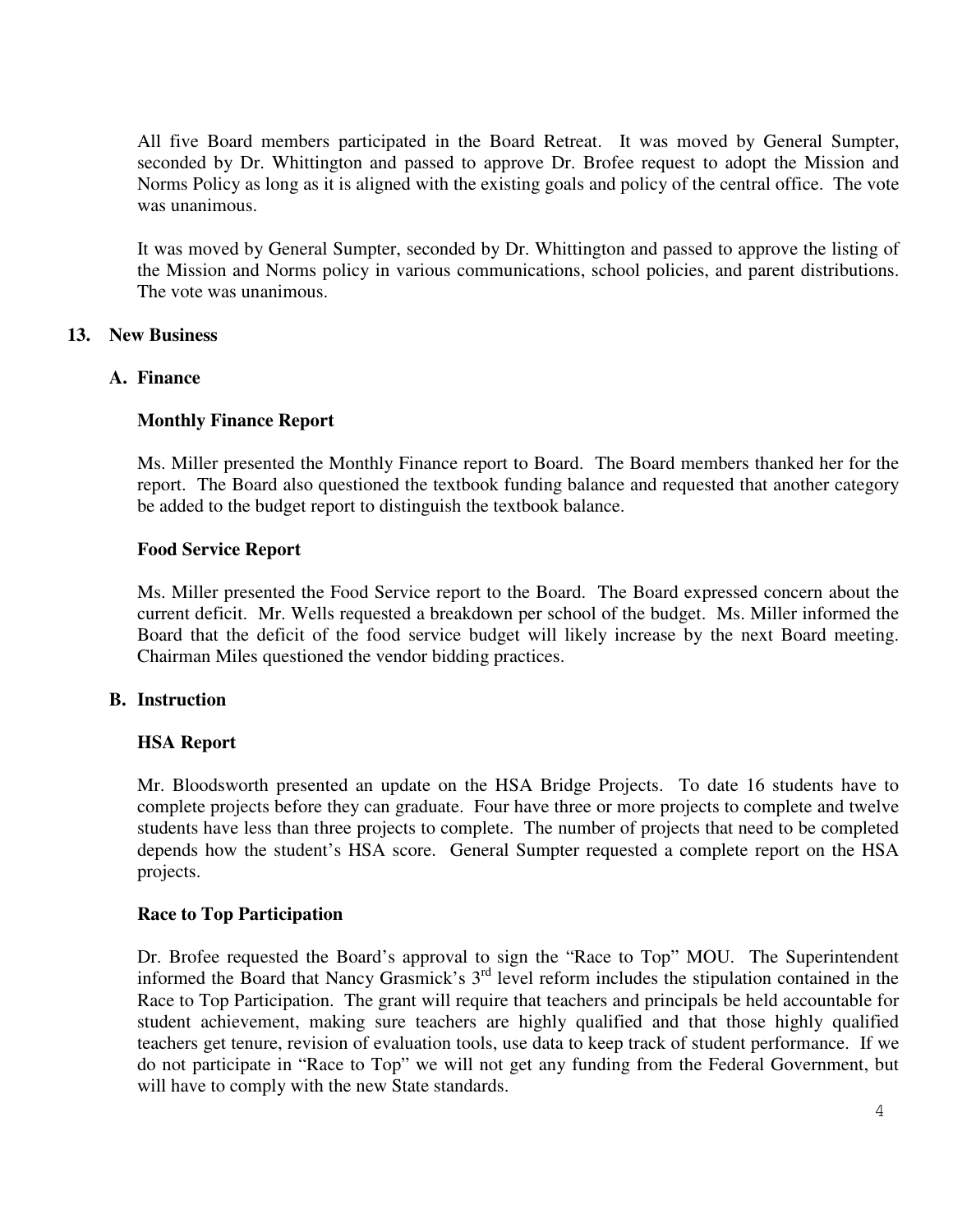It was moved by Genera Sumpter, seconded by Dr. Whittington and passed to approve the signing of the MOU for "Race to Top Participation" per Dr. Grasmick.

### **C. Student Services Presentation**

Ms. McLaughlin introduced Counselor, Emily Kirshner and Learning Support Specialist, Adrienne Jenkins. There are currently 2,888 students in Somerset County Public Schools of which 51% are male and 49% are female. Free and reduced meals have increased this year and the discipline referral rate has improved. Programs available through Student Services are Truancy and Juvenile Drug Court, Group Counseling, Comprehensive Career Planning, LST Teams and PBIS that work together on getting students out of the Red Zone and into the Green Zone, Homeless Programs, and Bullying, Intimidation and Harassment.

Ms. Cottman provided the Board with highlights of the Safe School/Healthy Students Grant. Through this grant we were able to hire Learning Support Specialists, offer PBIS incentive programs, increase professional development, Early Childhood development, Leadership Development, a Mentoring Program, a safe school environment, childcare and parenting and collaborative efforts with outside agencies to aide in student success.

Ms. Carter stated that challenges of the student achievement involved those students in the Red Zone. Those are the students who need extra help in order to be successful. Ms. Carter voiced concern that students within the school system that have anger management programs can not get to the helping facilities. Dr. Whittington suggested that she check with local church organizations to provide transportation for students to these facilities.

## **D. Uniform Initiative Update**

Ms. McLaughlin provided the Board with an update of the Uniform Initiative and its expansion to Princess Anne Elementary, Woodson Elementary, and Somerset Intermediate Schools. Also modifications have been made and will include yellow tops and white sweaters. Dr. Whittington expressed the need to make sure all parents are informed of the uniform expansion.

#### **E. Transportation**

#### **Bus Driver Training Approval**

It was moved by Mr. Wells, seconded by General Sumpter and passed to approve Mr. Daugherty's Bus Driver Training request of James Charles. The vote was unanimous.

#### **Approval of New Bus Purchase**

It was moved by Dr. Whittington, seconded by Mr. Wells and passed to approve the new bus purchase of Raymond Ward and Hank Ward. This approval is based on the request that this bus